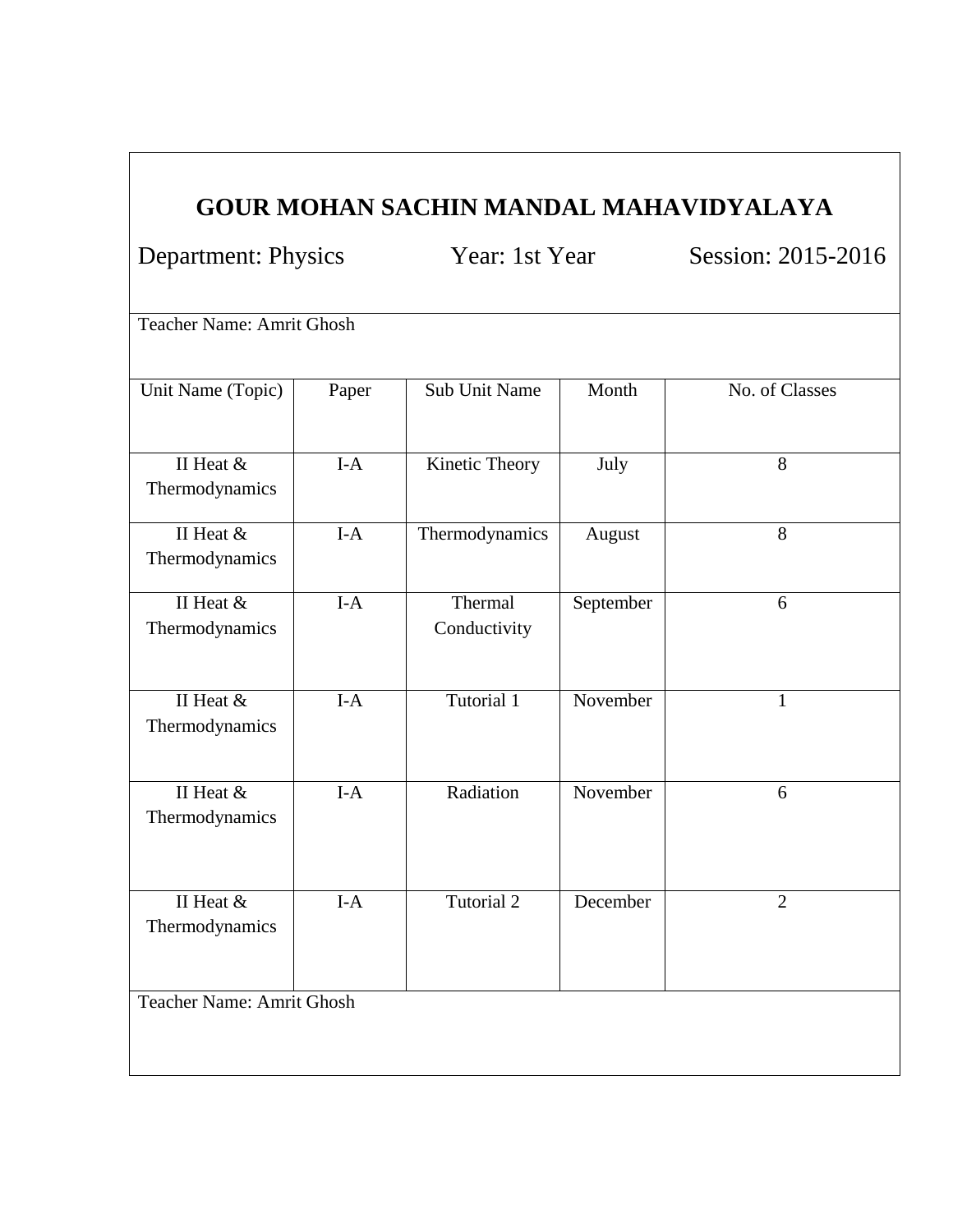| Unit Name (Topic)            | Paper                          | Sub Unit Name                     | Month     | No. of Classes |  |  |  |
|------------------------------|--------------------------------|-----------------------------------|-----------|----------------|--|--|--|
|                              |                                |                                   |           |                |  |  |  |
| Waves and                    | $\mbox{I-B}$                   | Simple Harmonic                   | August    | 03             |  |  |  |
| Vibration                    |                                | Motion                            |           |                |  |  |  |
| Waves and                    | $I-B$                          | Superposition of                  | September | 08             |  |  |  |
| Vibration                    |                                | Simple Harmonic<br>Motion         |           |                |  |  |  |
| Waves and                    | $\mathbf{I}\text{-}\mathbf{B}$ | Differential                      | November  | 09             |  |  |  |
| Vibration                    |                                | <b>Equation of Wave</b><br>Motion |           |                |  |  |  |
| Waves and                    | $\mathbf{I}\text{-}\mathbf{B}$ | <b>Tutorials</b>                  | February  | 04             |  |  |  |
| Vibration                    |                                |                                   |           |                |  |  |  |
| Teacher Name: Dr. Suman Basu |                                |                                   |           |                |  |  |  |
|                              |                                |                                   |           |                |  |  |  |
| <b>General Properties</b>    | I-Unit-I                       | Elasticity                        | July      | 08             |  |  |  |
| of Matter                    |                                |                                   |           |                |  |  |  |
| <b>General Properties</b>    | I-Unit-I                       | Viscosity                         | September | 08             |  |  |  |
| of Matter                    |                                |                                   |           |                |  |  |  |
| General Properties           | $\overline{\text{I-Unit-I}}$   | <b>Surface Tension</b>            | December  | 09             |  |  |  |
| of Matter                    |                                |                                   |           |                |  |  |  |
| Teacher Name: Dr. Suman Basu |                                |                                   |           |                |  |  |  |
|                              |                                |                                   |           |                |  |  |  |
| Classical                    | $I-A$                          | Dimensions of                     | July      | 02             |  |  |  |
| Mechanics &<br>Gravitation   |                                | Physical<br>Quantities            |           |                |  |  |  |
|                              |                                |                                   |           |                |  |  |  |